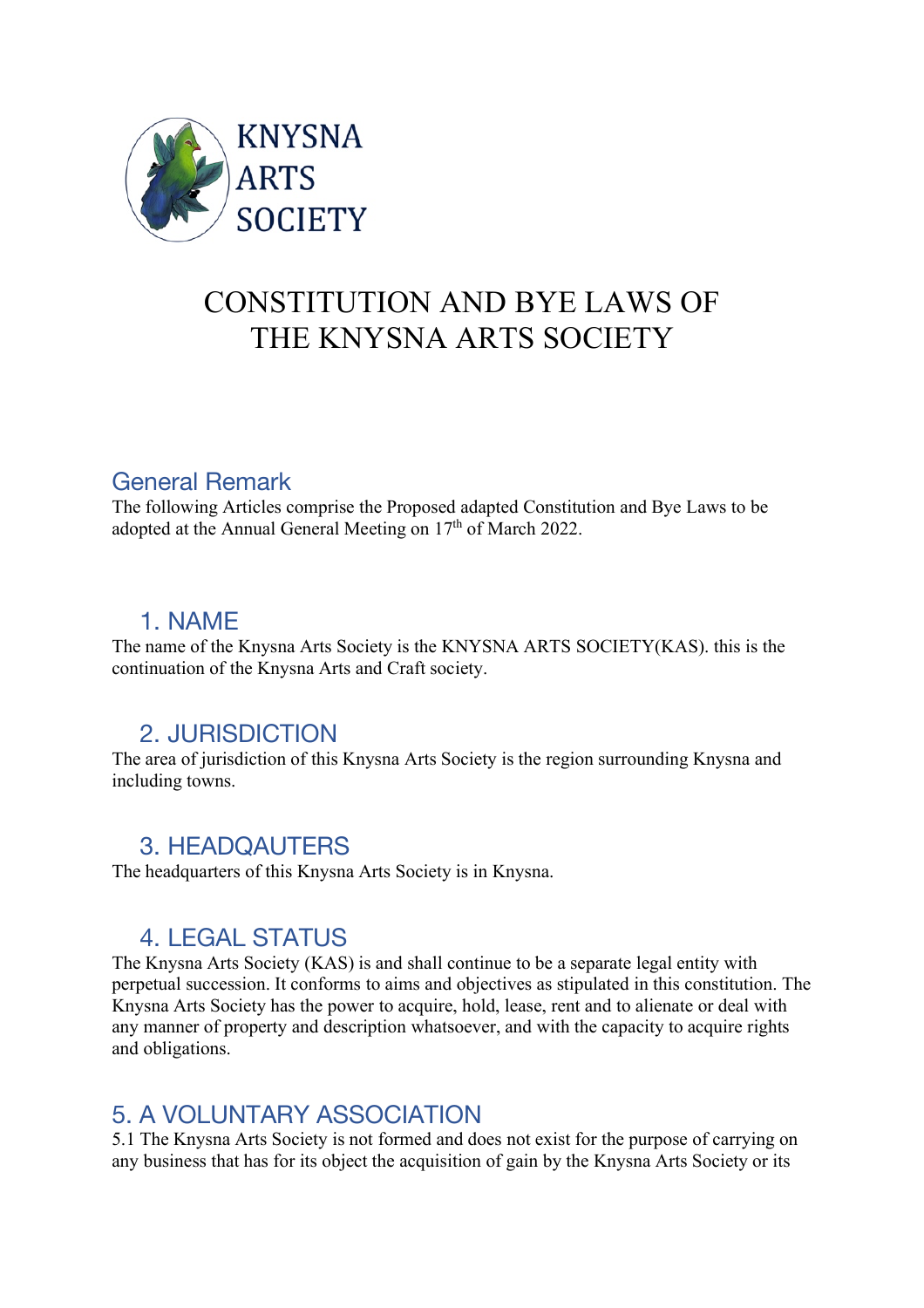individual members. The income and assets of the Knysna Arts Society are applied solely for investment and for the promotion of its aims and objectives.

5.2 Except for those expenses which are necessarily incurred for its operations, no part of the income of assets is paid directly or indirectly by way of dividend, donation or otherwise to any person.

5.3 The Knysna Arts Society is not entitled to carry on any trading or other profit-making activities or participate in any business or occupation otherwise than in the promotion of its aims and objectives.

### 6. AIMS AND OBJECTIVES

The aims and objectives of the Knysna Arts Society are:

6.1 The promotion of all forms of visual art;

6.2 The creation of an active visual arts culture amongst members of all communities;

6.3 The development and encouragement of artistic talents and skills as well as art appreciation.

### 7. MEMBERSHIP of the Knysna Arts Society:

Category of membership and fees:

7.1 Ordinary members: paying a minimum annual subscription determined by the Executive Committee from time to time.

7.2 Special Members: Persons under the age of twenty-one years, students, pensioners and persons as appointed by the committee: paying a reduced membership fee as determined by the committee for that year. Special members have the same privileges as ordinary members.

7.3 Honorary Members: Persons may, by virtue of valuable services in the interests of the Knysna Arts Society, be nominated by the Executive Committee and elected as Honorary Members at an (Annual) General Meeting. Such persons are members for life, or if elected by virtue of their office, then for the period of tenure of such office. Honorary Members have the same privileges as Ordinary Members but are not called upon to pay annual subscription fees.

7.4 Life Members: Persons may become Life Members upon a donation to be determined by the Executive Committee. Life Members have the same privileges as Ordinary Members but are not called upon to pay annual subscription fees.

7.5 Privileges of members:

Only Members shall be eligible to

a. Be elected to the Committee

b. Vote at General Meetings

c. Propose members to serve on the Committee

d. Enjoy any other privileges that may be decided upon by the Committee from time to time.

7.6 Affiliated members:

7.6.1 Societies or organizations which are also in the field of promoting the visual arts and are locally constituted, which desire to affiliate with the Knysna Arts Society may be accepted as affiliated members, at the discretion of the Executive Committee of the Knysna Arts Society, and at an annual membership fee that the executive committee decides is applicable.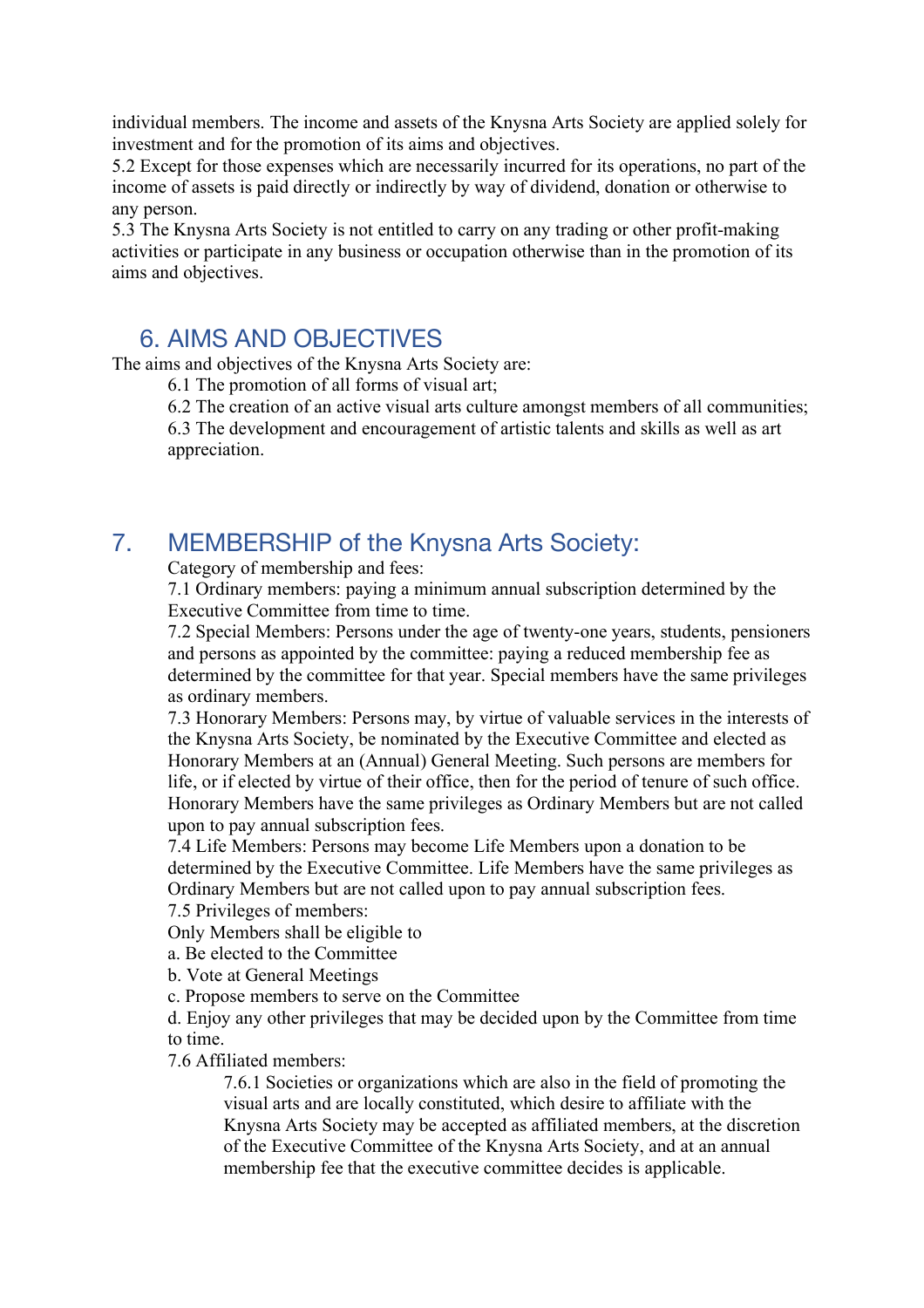7.6.2 Each affiliated society is entitled to representation on the Committee of the Knysna Arts Society by one member or an alternate.

7.5.4 An affiliated society gives the Knysna Arts Society at least fourteen days' notice of any change or representative or alternate.

7.7 Membership Fees:

7.7.1 Subscriptions shall fall due one calendar month after the Annual General Meeting. Should any member fail to pay subscription fees, after non-payment of one year such membership will cease.

7.7.2 For new membership dating from August, only half the annual subscription is payable.

7.8 Expulsion and suspension of members:

After a proper enquiry by the executive committee; if any member is to be found guilty of unbecoming or improper conduct, by the executive committee may be resolution:

a. Suspend that member from the Society for any period with forfeiture of all privileges.

b. Expel such member from the society.

#### 8. MANAGEMENT

8.1 The affairs of the Knysna Arts Society are managed by an Executive Committee. 8.2 Members of the Executive Committee are the Chairman, the Vice Chairman, the Secretary, the Treasurer and preferably not less than 2 but not more than 5 other members of the Knysna Arts Society, plus such members of affiliated societies or organizations who are entitled to membership in terms of this Constitution. Vice Chairman and Secretary or Vice Chairman and Treasurer can be combined in one person.

8.3 Office-bearers and members of the Executive Committee are elected at the (Annual) General Meeting and serve until the next Annual General Meeting. 8.4 The Executive Committee has the power to co-opt members from the membership

of the Knysna Arts Society and such co-opted members serve from the time of their co-option to the next Annual General Meeting.

8.5 The Executive Committee can fill any vacancy on the Executive Committee by co-option and may fill any office bearer vacancy from the Executive Committee members.

8.6 A member of the Executive Committee who is absent from three consecutive meetings, without prior apology or leave of absence, ipso facto ceases to be a member of the Executive Committee.

8.7 A decision of the Executive Committee is taken by majority of votes by members present and in the advent of a tie in the voting, the chairman of the meeting has an additional casting vote.

8.8 The Executive Committee meets as often as deemed necessary by the Committee or its chairman, but not less than Four times (i.e. Quarterly) during its time of office. 8.9 The Executive Committee has full powers to take all such actions, including adoption of general rules in the form of By-laws, which it deems necessary to meet the aim and objectives of the Knysna Arts Society, provided that a by-law which so adopted by the Committee, ceases to have force and effect unless it is ratified by the next Annual General meeting.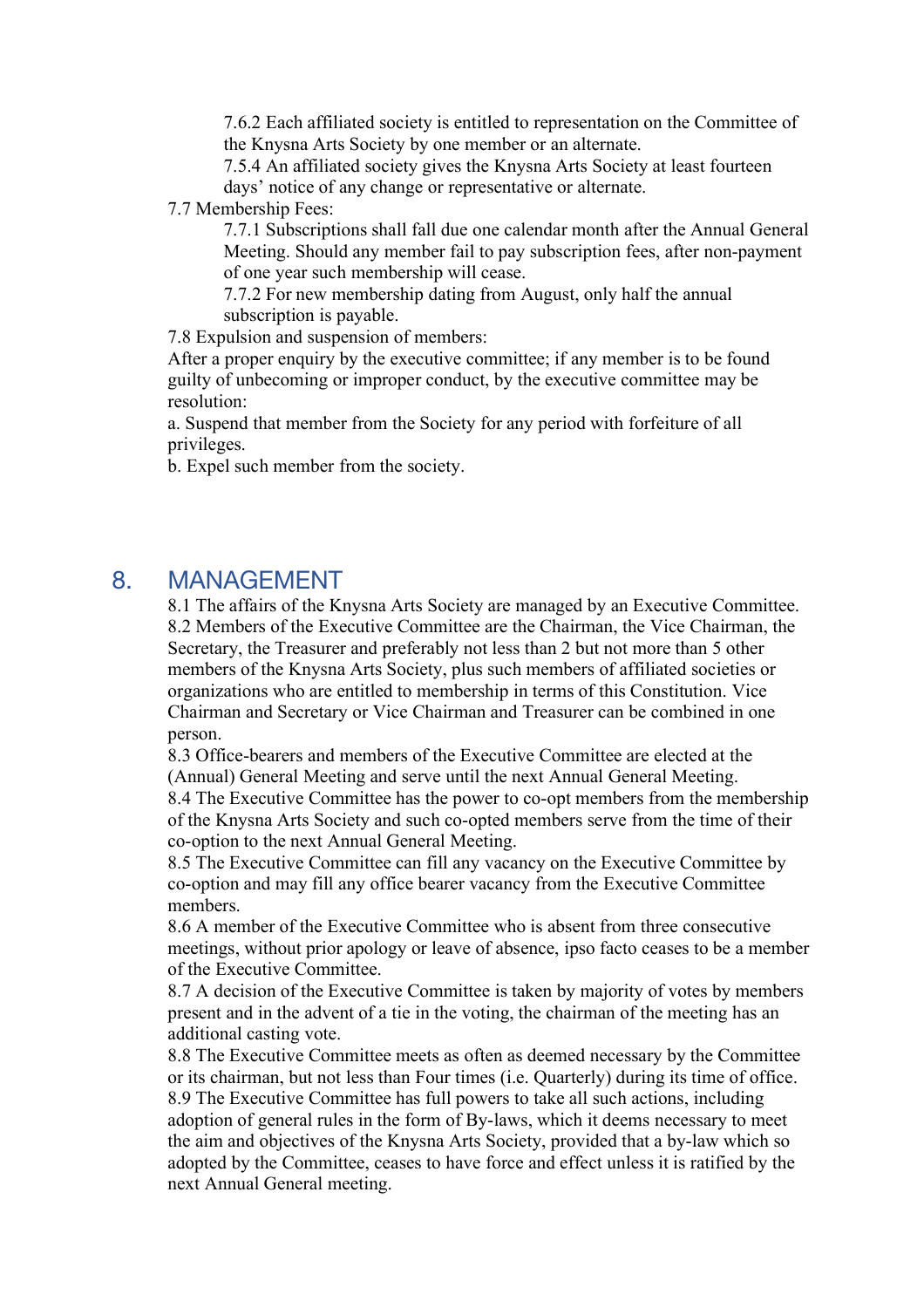8.10 Sub-committees: The Executive Committee has the power to appoint subcommittees to investigate and advise upon specific matters. The members of such sub-committees need not necessarily be members of the Executive and have advisory power only. Sub-committees may co-opt additional members, subject to the approval of the Executive Committee. Where subcommittees are appointed by the Executive, all their members have full voting rights irrespective of whether such members are members of the Executive or not.

8.11 The Executive Committee appoints a management committee of not less than three members, including the chairman and secretary and/or treasurer, with the power to act on its behalf when decisions have to be taken between meetings of the Executive. Action taken by the management committee must be reported to the Executive Committee at its next meeting for ratification.

8.12 Interim Authority: Between an Annual General Meeting and the first Executive Committee meeting thereafter, all sub-committees functioning during the preceding year, are empowered to operate during the interim period, whenever necessary. Records of action taken must be signed by the presiding chairman and referred to the Executive Committee at its next meeting.

8.13 The minutes of the Executive Committee's meetings is recorded in English.

### 9. MEETINGS

9.1 Annual General Meeting:

9.1.1 An Annual General Meeting is held during the first half of every calendar year and the period under review at such meeting is the period expired since the period under review since the previous General Meeting. 9.1.2 All members are given preliminary notice a month in advance of the date of the Annual General Meeting, with an invitation to submit to the secretary three weeks before the meeting, any notice of motion to be included in the agenda. Two weeks' notice and agenda of the meeting, including notice of motion and reports to be considered, are issued to all members. 9.1.3 The Executive Committee submits an annual report and a financial statement for the preceding year for approval by the members. 9.1.4 The Annual General Meeting elects its Executive Committee as provided for in paragraph 8.3

9.2 Special Meetings: The chairman may at any time and must on the requisition in writing of not less than seven members, call a Special Meeting of the Knysna Arts Society, or a Special Meeting of the Executive Committee, for the transaction to such business as has been notified in the notice summoning the meeting. At least one week's notice is given for such Special Meeting. 9.3 Quorum:

9.3.1 At the Annual General Meeting a quorum consists of at least 10% of the members with a minimum of 15 members (membership according to paragraph 7), and shall include honorary and life members. A written and signed proxy form of a member for that meeting counts as an attending member for the quorum. If no quorum is present the meeting stands adjourned for two weeks after which those attending the postponed and readvertised meeting shall have the authority to hold the meeting.

9.3.2 At Executive and Sub-committee meetings a quorum consists of half the number of such committee members.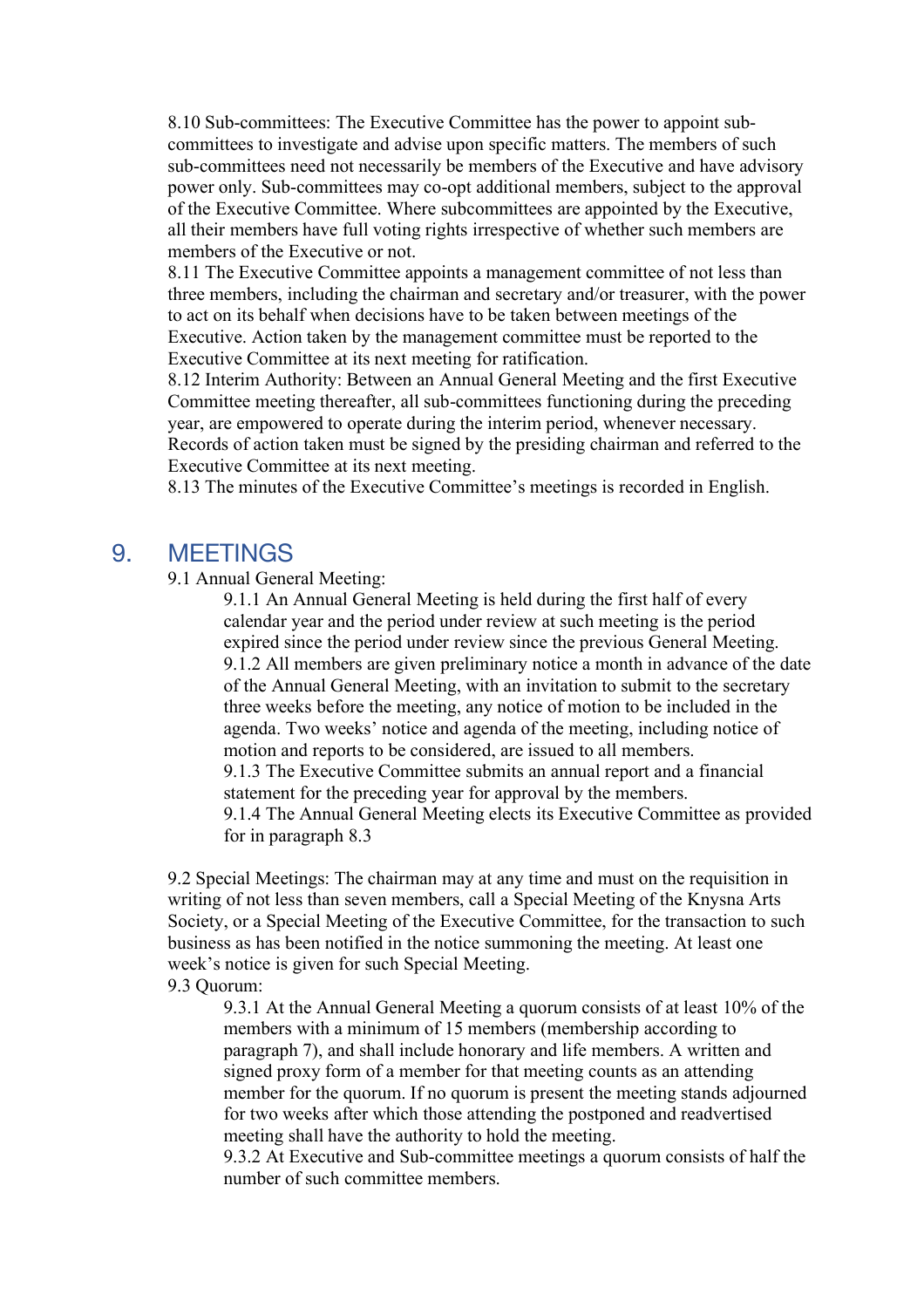9.4 Control of Meetings: The chairman and in the absence of the chairman, a deputy chairman takes the chair at all meetings. If neither the chairman of deputy-chairman is present, the members present appoint an Acting Chairman. The Chairman of any meeting has a deliberative as well as a casting vote.

9.5 Voting at Meetings: Except for decisions amending the constitution and the dissolving of the Knysna Arts Society as provided for in article 12 and 13, all decisions taken at the Annual General Meeting and all other meetings for the Executive Committee or Sub-Committees, are taken by a majority of votes by the members present and no vote by an absentee, in whatever form of communication, is accepted.

# 10. MEMBERSHIP AND REPRESENTATION OF COUNCIL OF SANAVA

10.1 The Knysna Arts Society can be a branch member of the South African National Arts Society for the Visual Arts (SANAVA) which is also known as the Suid-Afrikaanse Vereninging vir die Visuele Kunste (established in 1851 and formerly known as, inter alia, the South African Knysna Arts Society of Arts / Suid-Afrikaanse Kunsvereniging).

10.2 When the Knysna Arts society is a member of SANAVA, representation of the Knysna Arts Society on the Council of SANAVA is determined by election at a meeting of the Executive Committee and duly reported at the Annual General Meeting.

### 11. FINANCIAL MATTERS

11.1 The funds of the Knysna Arts Society are to be deposited with a bank to be determined by the Executive Committee. The Treasurer is authorized to make payments below R2,000.00 (Two Thousand Rand). All payments above R2,000.00 (Two Thousand Rand) need to one countersigned by a member of the Executive Committee who has been authorized by the Executive Committee.

11.2 It is the duty of the Secretary and/or Treasurer to keep the Executive Committee informed about the finances of the Knysna Arts Society; for this purpose and interim Financial Statement is laid before the Executive Committee at every ordinary meeting of the Executive Committee. A report on current income and expenditure may be requested by the Chairman or the Executive Committee at any time.

11.3 The financial year shall be form 1 March to 28 February.

11.4 The yearly financial statement is submitted by the executive committee's treasurer and has to be accepted at the Annual General Meeting.

11.5 If there is an established relation between KAS and SAVAS, the Financial relations between the Knysna Arts Society and the Council of SANAVA are on the following basis:

11.5.1 Of the annual membership and affiliation subscriptions to the Knysna Arts Society, a capitation fee, to be determined by SANAVA in consultation with the Knysna Arts Society, is remitted to the Council of SANAVA. 11.5.2 Any grants-in-aid or donations to the Knysna Arts Society will be retained by the Knysna Arts Society.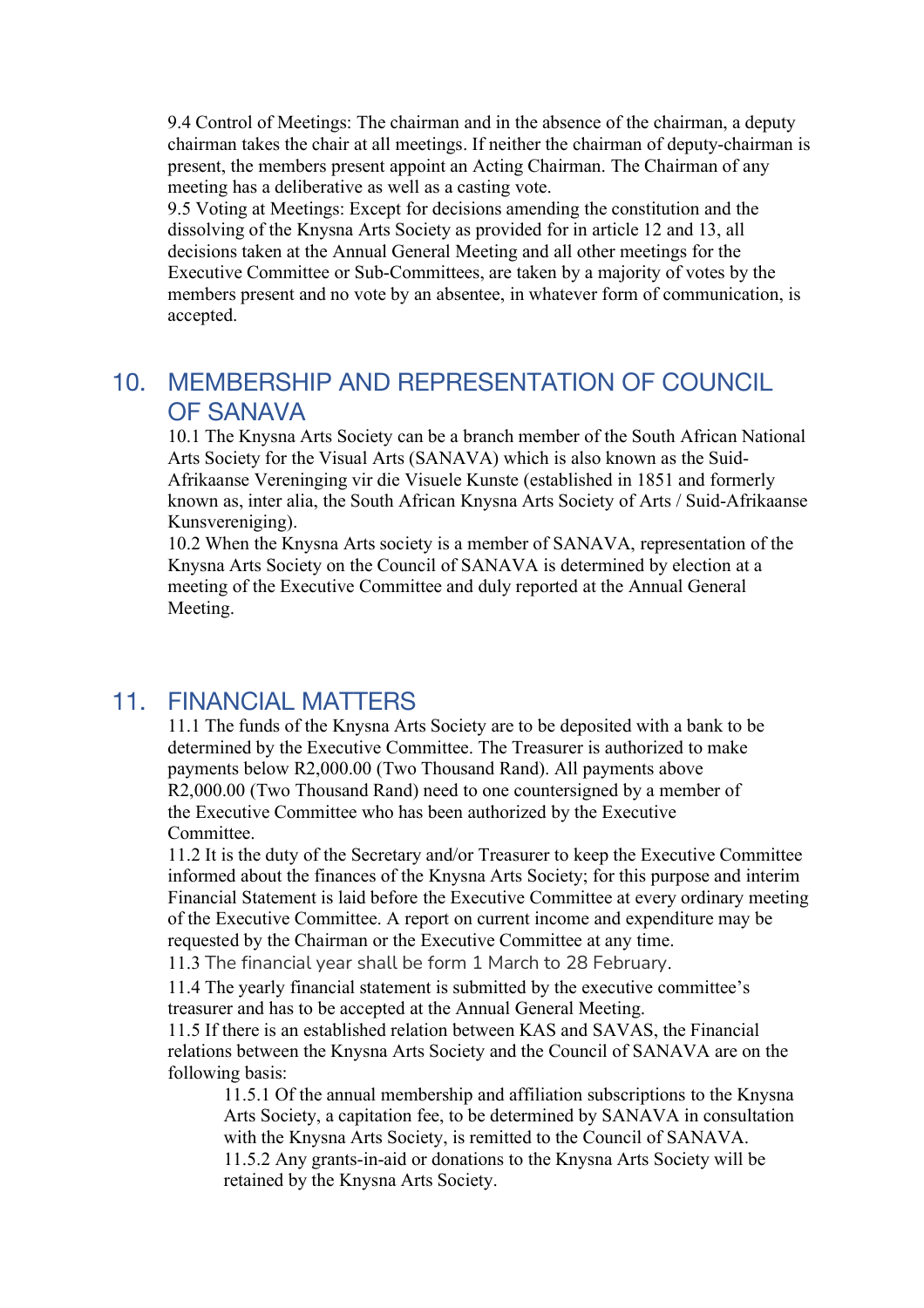# 12. PROTECTION OF THE COMMITTEE:

All acts of the Committee or its Members in the bona fide and lawful execution of their duties and within the powers conferred on them by this constitution shall be binding on the society and Committee Members and will not be personally responsible thereof.

### 13. INDEMNITY BY MEMBERS:

By becoming a Member, each Member indemnifies the society against loss or damage to any person or property arising out of any negligent, wrongful or unlawful act committed by him or her on the society's premises, and the society shall not be liable to make good any loss or damage suffered by any member on the society's premises.

# 14. REGISTRATION OF E-MAIL ADDRESSES:

Every member shall inform the secretary of his or her e-mail address and any change thereof. All notices posted to that e-mail address of a Members shall be deemed to have been delivered to that address.

# 15. AMENDMENTS OF THE CONSTITUTION

12.1 This Constitution is not to be added to or amended or rescinded except at an Annual General Meeting, or Special Meeting of the Knysna Arts Society called for such purpose, and then only with the consent of not less than two thirds of the members present and voting at such meeting.

12.2 No proposal for addition, amendment or rescission is considered unless its terms have been communicated to the Knysna Arts Society and notification is given to all members not less than two weeks before the meeting at which it is to be moved.

# 16. DISSOLUTION OF THE KNYSNA ARTS SOCIETY

13.1 A decision to dissolve the Knysna Arts Society is taken at a Special Meeting which is specifically convened for such purpose and is adopted by two thirds of fully paid members of the Knysna Arts Society; for purposes of such Meeting, a duly attested vote of an absentee member in a form of communication approved by the Executive Committee, is also accepted.

13.2 A motion to dissolve the Knysna Arts Society must include a proposal how the remaining assets and monies of the Knysna Arts Society remaining as a credit after the settling of all liabilities, are to be dispensed with and such a proposal must be adopted in the same manner as the decision to dissolve the Knysna Arts Society.

March 17th 2022 Accepted by more than two thirds of votes on the General Meeting as stated in the constitution.